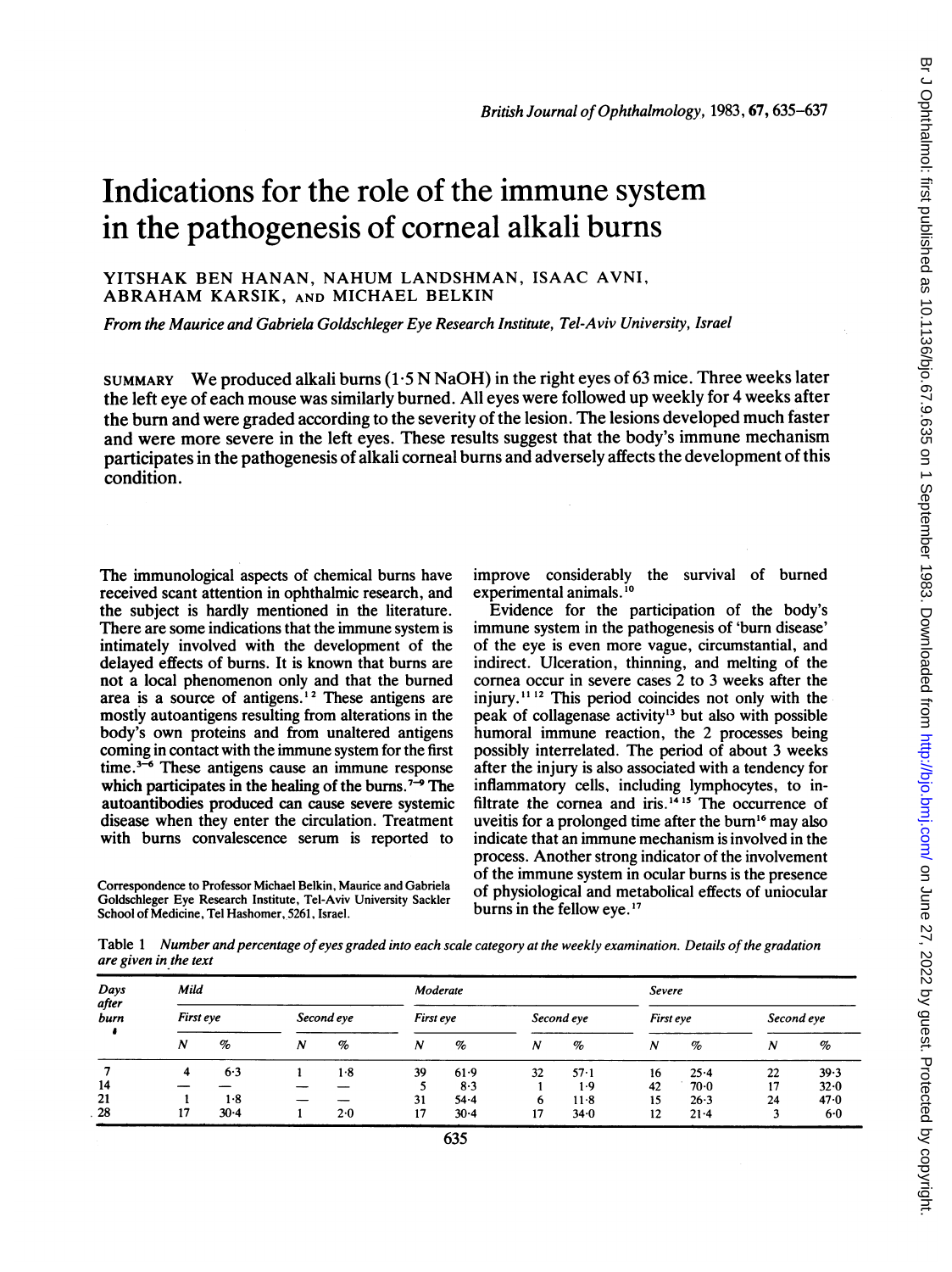To determine whether the immune system has <sup>a</sup> role in the pathogenesis of alkali bums we investigated the rate of development of the effects of burns in the eyes of mice when one eye was burned 3 weeks after the fellow eye.

#### Material and methods

An alkali burn was produced in the right eye of each of 63 ether anaesthetised black inbred (strain C-56) male mice. The bum was produced by prolapsing the eye and inserting it into <sup>a</sup> cup of <sup>4</sup> mm diameter filled with 1.5 N NaOH. After 10 seconds in the NaOH solution the eye was inserted into a larger cup filled with saline for 10 seconds. Each animal was biomicroscopically examined weekly for one month.

The state of the eye was graded according to the following scale: (1) mild—superficial corneal erosion, iris clearly visible; (2) moderately severe-deeper corneal erosion, iris not visible; (3) severe—deep comeal ulcer or descematocele; (4) perforation of the cornea: (5) healing (following erosion, ulcer, or perforation) with epithelisation and neovascularisation. The cases of phthisis bulbi were included in this category.

Three weeks after the production of the bum in the right eye an identical burn was made in the left eye of the surviving 56 mice. These eyes were examined and graded similarly to the right eyes.

#### **Results**

The condition of the eyes bumed first and the eyes bumed 3 weeks later at the weekly examinations are given in Table 1. It is clear that the lesions of the eyes which were bumed 3 weeks after their fellow eyes developed at a faster rate than the lesions in the first eyes. After 2 weeks 66% of the second eyes perforated while only 21-7% of the first eyes perforated. The respective numbers for the third week was 39-2% and 17 5%. The lesions in the second eyes tended to be more severe: less than half of the first eyes perforated, while almost all the second eyes reached that stage within a month.

The distribution of the eyes between the 4 grades of severity at each examination was statistically evaluated by the  $\chi^2$  test (2×3 contingency tables). It was found that the second eyes were significantly  $(p<0.001)$  more affected at all examinations except at the first week's examination.

### **Discussion**

Our results show that the rate of development and the final severity of the lesions were significantly more serious in eyes which were subjected to alkali bums 3 weeks after their fellow eyes were similarly bumed. These results suggest that the body's immune mechanism is involved in the pathogenesis of the alkali bum lesion. A possible mechanism is the formation of new antigens by the action of the alkali in the cornea. The antigens, liberated into the circulation, may induce the appearance of humoral antibodies. These antibodies react with their specific antigens created in the eye bumed subsequently and aggravate its condition. Altematively or concurrently the chemical bum may cause the release into the circulation of antigens which are not normally present there. The antibodies which are consequently induced affect the second eye similarly bumed. The suggestion that the immune system participates in the pathogenesis of alkali bums requires further proof.

We are now investigating the effect of immunosuppressants on the development of the lesions in second eyes. Negation of the accelerated development of the lesion in these eyes will prove participation of the immune system. The exact mechanisms will then have to be determined.

#### References

- <sup>1</sup> Grever W. Zur Pathophysiologie und Therapie der Verbrenungkrankheit. Bruns Beitr Klin Chir 1959; 3: 198.
- 2 Shilov PL, Pilushin PV. Internal pathology in burns. Moscow: Medgiz, 1962.
- 3 Federov NA, Koryakina IK, Podoprigora GI. Study on the nature of toxic factors in burns in conditions of gnotobiotic experiment (gnotobiological). Biull Eksp Biol Med 1973; 76: 17-19.

| Perforation |          |            |       | <b>Healing</b>   |      |                  | Total |                  |      |                  |      |
|-------------|----------|------------|-------|------------------|------|------------------|-------|------------------|------|------------------|------|
| First eye   |          | Second eye |       | First eye        |      | Second eye       |       | First eye        |      | Second eye       |      |
| N           | $\%$     | N          | $\%$  | $\boldsymbol{N}$ | $\%$ | $\boldsymbol{N}$ | $\%$  | $\boldsymbol{N}$ | $\%$ | $\boldsymbol{N}$ | %    |
| 4           | 6.3      |            | 1.8   |                  |      |                  |       | 63               | 99.9 | 56               | 100  |
| 13          | $21 - 7$ | 35         | 66.0  |                  |      |                  |       | 60               | 100  | 53               | 99.9 |
| 10          | 17.5     | 20         | 39.2  |                  |      |                  | 2.0   | 57               | 100  | 51               | 100  |
|             |          |            | $6-0$ | 10               | 17.9 | 26               | 52.0  | 56               | 100  | 50               | 100  |